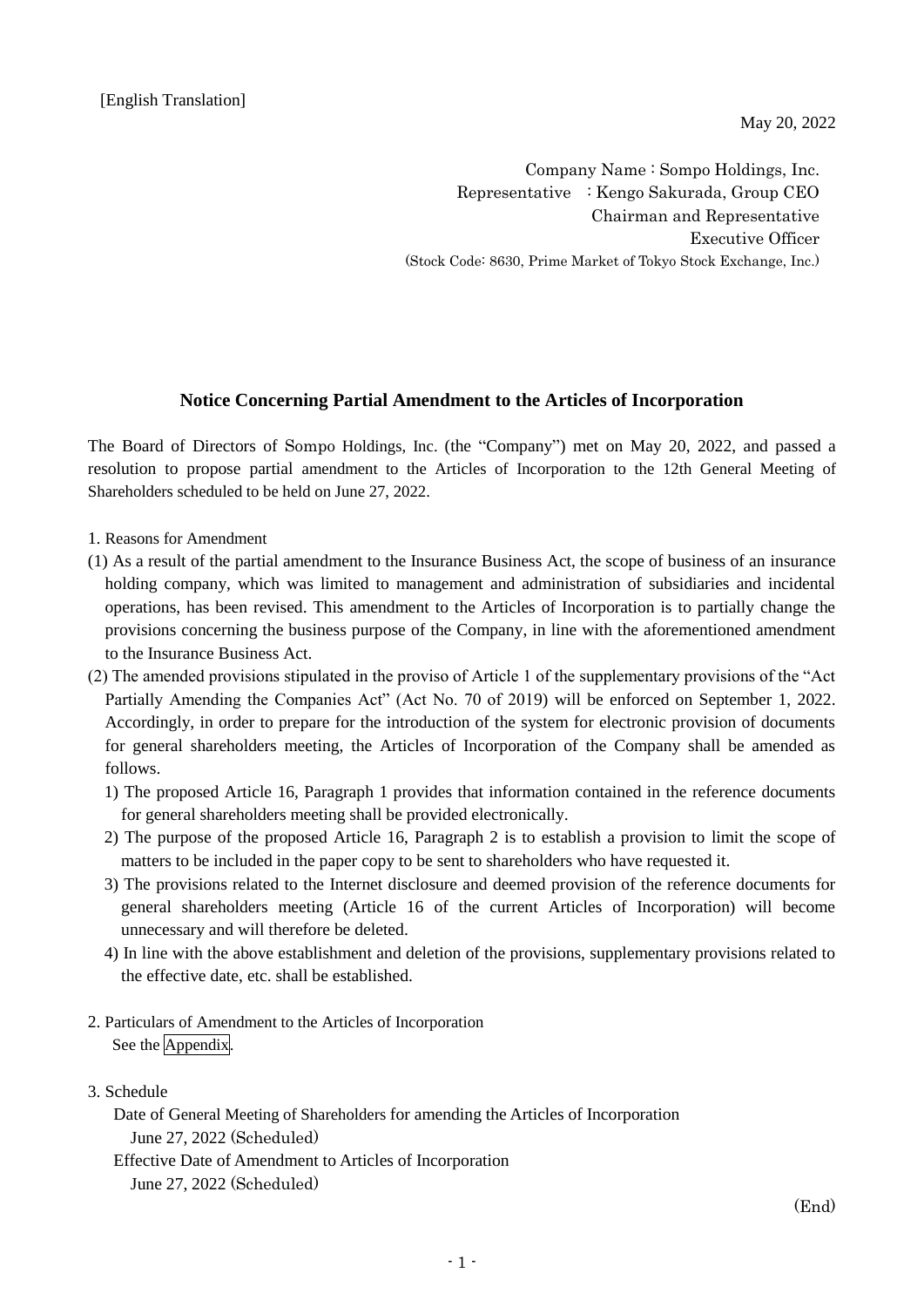(Underlined sections represent amendments)

| <b>Current Articles of Incorporation</b>                                                                                                                                                                                                                                                                                                                                                                                                                                                                                                                                | <b>Proposed Amendments</b>                                                                                                                                                                                                                                                                                                                                                                                                                                                                                                                                                                                        |
|-------------------------------------------------------------------------------------------------------------------------------------------------------------------------------------------------------------------------------------------------------------------------------------------------------------------------------------------------------------------------------------------------------------------------------------------------------------------------------------------------------------------------------------------------------------------------|-------------------------------------------------------------------------------------------------------------------------------------------------------------------------------------------------------------------------------------------------------------------------------------------------------------------------------------------------------------------------------------------------------------------------------------------------------------------------------------------------------------------------------------------------------------------------------------------------------------------|
| <b>Chapter I General Provisions</b>                                                                                                                                                                                                                                                                                                                                                                                                                                                                                                                                     | <b>Chapter I General Provisions</b>                                                                                                                                                                                                                                                                                                                                                                                                                                                                                                                                                                               |
| Article 2 The purpose of the Company shall be<br>to engage in the following business activities:<br>(1) Management of P&C insurance<br>companies, life insurance companies, and<br>other companies controlled as subsidiaries<br>pursuant to the Insurance Business Law;<br>and<br>Any other businesses that are incidental to<br>(2)<br>the business provided for in the preceding<br>subparagraph.<br><newly established=""></newly>                                                                                                                                  | Article 2 The purpose of the Company shall be<br>to engage in the following business activities:<br>(1) Management of P&C insurance<br>companies, life insurance companies, and<br>other companies controlled as<br>subsidiaries pursuant to the Insurance<br><b>Business Law;</b><br>Any other businesses that are incidental to<br>(2)<br>the business provided for in the preceding<br>subparagraph; and<br>Business which an insurance holding<br>(3)<br>company can operate as stipulated in the<br>provisions in the Insurance Business Act<br>other than the business provided for in<br>subparagraph (2). |
| (Presentations of Reference Documents for                                                                                                                                                                                                                                                                                                                                                                                                                                                                                                                               | <deleted></deleted>                                                                                                                                                                                                                                                                                                                                                                                                                                                                                                                                                                                               |
| <b>General Shareholders Meeting Deemed to Have</b><br>Been Provided by Disclosure on the Internet)                                                                                                                                                                                                                                                                                                                                                                                                                                                                      |                                                                                                                                                                                                                                                                                                                                                                                                                                                                                                                                                                                                                   |
| Article 16 When convening a shareholders<br>meeting, the Company may employ the method<br>of using the Internet in the manner prescribed<br>by the Ordinance of the Ministry of Justice to<br>disclose the information in connection with the<br>matters that are to be stated in the reference<br>documents for general shareholders meeting,<br>business reports, financial statements and<br>consolidated financial statements. In this event,<br>the Company shall deem the information to<br>have been provided to shareholders.<br><newly established=""></newly> | (Measures for Electronic Provision, Etc.)<br>Article 16 The Company shall, when convening<br>a general shareholders meeting, provide<br>information contained in the reference<br>documents for general shareholders meeting<br>electronically.<br>2. Among the matters to be provided<br>electronically, the Company may choose not to<br>include all or part of the matters stipulated in<br>the Ordinance of the Ministry of Justice in the<br>paper copy to be sent to shareholders who have<br>requested it by the record date for voting rights.                                                            |